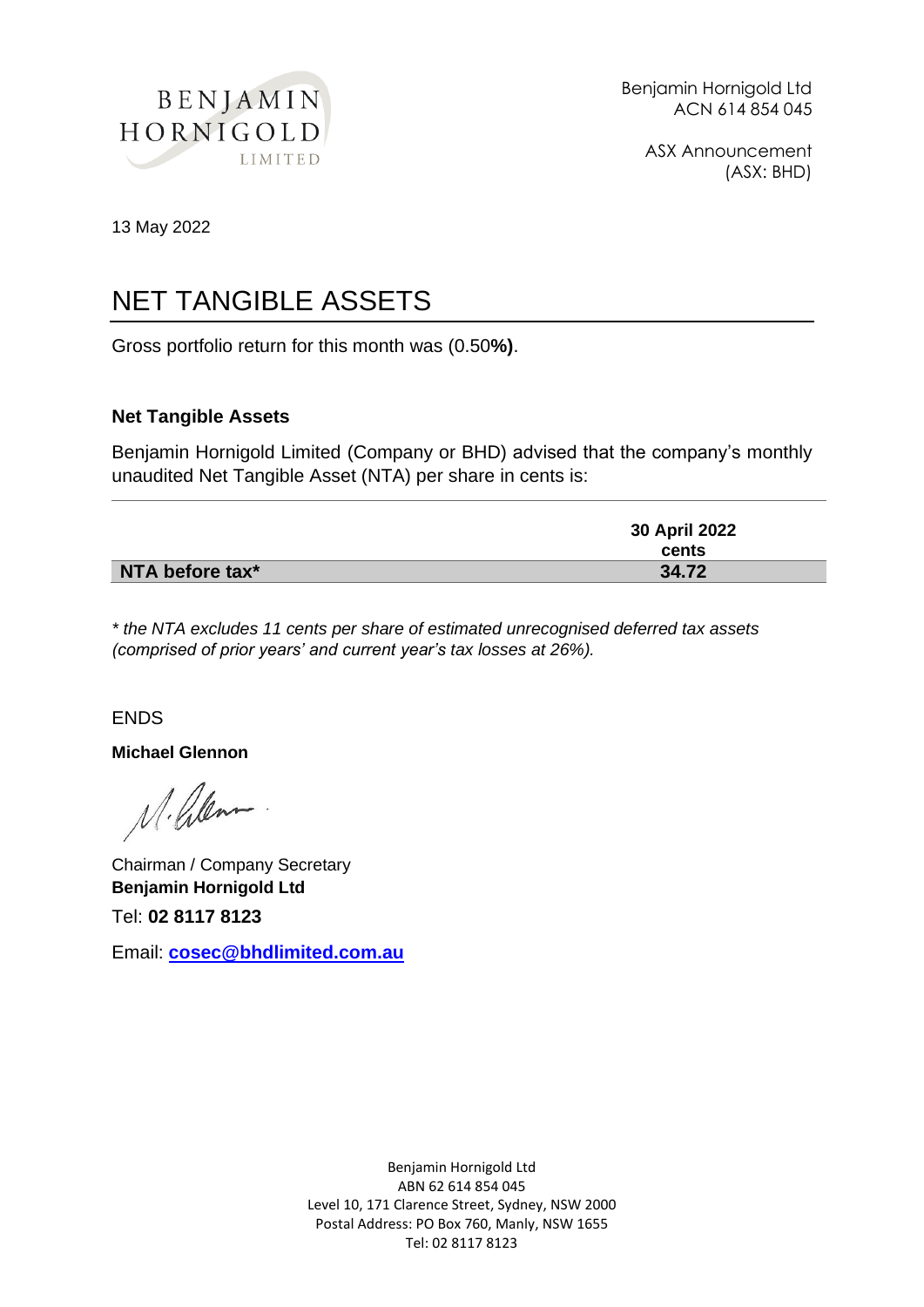# INVESTMENT STRATEGY

It is our intention to continue to maintain a wide mandate and we remain of the view that the ongoing volatility requires our investment focus to be flexible. To date, we have been gradual in allocating funds to investments to ensure capital preservation. The primary strategies we have targeted are;

- Discount Capture The Company aims to take advantage of large discounts to NTA among Listed Investment Companies.
- Arbitrage Typically companies in the later stages of a takeover providing shorter term trade opportunities to benefit from lower risk arbitrage trades. Depending on our view of the stock, we may look to short stocks\* in order to hedge out risk or retain the underlying market exposure.
- Deep Value Investments Overlooked and out of favour investments where we expect an eventual re-rating of the share price.
- Event Driven Our preference has been to take a position with an expected Event leading to an increase in the share price

Our expectation in the current climate is to continue to focus on these strategies. The Company's investment style is best described as **Opportunistic with the aim of providing an absolute return.**

### **Ongoing Litigation**

The loans to John Bridgeman Ltd and JB Financial Group Pty Ltd remain outstanding. Although both companies ability to repay these loans looks questionable, a recovery for BHD would provide a significant uplift to shareholders. As a result, we have continued to pursue the outstanding debts.

> Benjamin Hornigold Ltd ABN 62 614 854 045 Level 10, 171 Clarence Street, Sydney, NSW 2000 Postal Address: PO Box 760, Manly, NSW 1655 Tel: 02 8117 8123